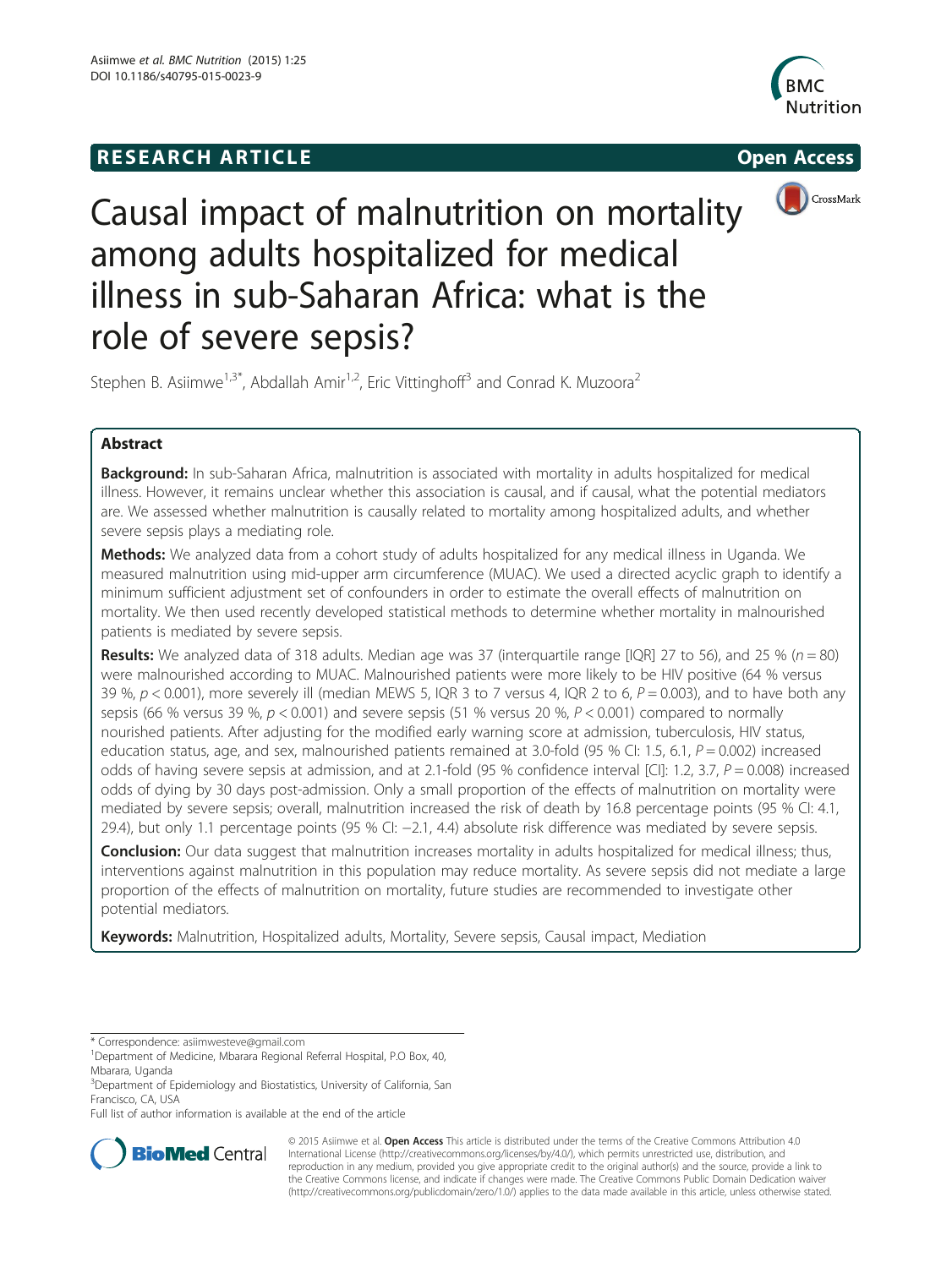## Background

In sub-Saharan Africa (SSA), mortality among adults hospitalized with medical illness is alarmingly high and deserves further investigation [[1](#page-6-0), [2\]](#page-6-0). In a recent study in Zambia, in-hospital mortality was about 60 % in patients admitted with severe sepsis [[3\]](#page-6-0). There is urgent need for data identifying important risk factors for mortality and the mechanisms through which they cause death. Malnutrition and severe sepsis, both of which are common in the region, are two such risk factors [[4](#page-6-0), [5\]](#page-6-0). We, as well as other investigators, have previously shown that malnutrition at admission was associated with mortality in adults hospitalized for medical illnesses [[4, 6](#page-6-0), [7\]](#page-6-0). However, it remains unclear whether this association is causal.

Although not yet in common use in the region, emerging epidemiologic techniques, such as directed acyclic graph (DAG)-based causal analysis [\[8](#page-6-0)], have potential to improve our understanding of risk factors for mortality in this setting. DAG-based techniques are particularly appealing in sub-Saharan Africa, as mortality risk factors in individual patients rarely occur in isolation [\[9](#page-6-0)]. Such studies can also guide selection of interventions by determining mediators of observed mortality risk and comparing likely benefits from alternative intervention approaches [[10\]](#page-6-0).

The association between malnutrition and mortality in this setting could be due to confounding, especially by HIV infection and/or tuberculosis (TB), but possibly also by other chronic illnesses. However, there is reason to suspect a causal effect of malnutrition on mortality. Since malnutrition increases susceptibility to infection [[11](#page-6-0)–[14](#page-6-0)], malnourished patients may be at higher risk of infectious complications such as severe sepsis, which can lead to death [\[15](#page-6-0)]. Malnutrition could also increase mortality through hypoglycemia, hypothermia, and anemia [[15](#page-6-0)–[17](#page-6-0)]. Malnourished patients getting any severe illness may also do worse than those who are not malnourished [[18\]](#page-6-0).

We used a DAG to identify a minimum sufficient adjustment set of confounders in order to estimate the overall effect of malnutrition on mortality among adults hospitalized for any medical illness. We then used recently developed statistical methods to estimate how much of the overall effect of malnutrition on mortality is mediated by severe sepsis.

## Methods

## Setting and study population

We analyzed data from an observational cohort study of hospitalized adults. The study occurred on the general medicine ward of Mbarara Regional Referral Hospital in south-Western Uganda. The setting and study population have been described elsewhere [[6\]](#page-6-0). All patients being admitted for any medical illness during the study period (April to June 2011) were eligible for the study, which was set up to perform multiple nutritional assessments on each patient. However, those who were less than 18 (considered unable to provide informed consent)  $(N = 34)$  and those who declined to participate in the study  $(N = 3)$  were excluded. As we were able to perform the planned nutritional assessments on all consenting patients, no patient was excluded on this basis.

## Ethical approval

All participants provided written informed consent. The study was approved by the Institutional Review Committee of Mbarara University of Science and Technology.

#### Measurement of malnutrition

For this report, we measured malnutrition at admission using the mid-upper arm circumference (MUAC). MUAC has been validated in adults for diagnosing malnutrition and shown to be highly correlated with the body mass index while predicting outcomes better [[19](#page-6-0)–[21](#page-6-0)]. MUAC is in general highly specific (up to 96 %), but can be poorly sensitive depending on the chosen cut-offs [\[22\]](#page-6-0). We used a non-stretchable MUAC tape to obtain MUAC as the circumference of either of the patient's arm at the midpoint between the olecranon and the acromion, with the patient seated or lying supine, and the rested arm flexed at  $90^0$  at the elbow. We defined malnutrition as a MUAC <19 cm for females and <20 cm for males [\[19\]](#page-6-0).

## Other predictor measurements

We defined sepsis as the presence of suspected infection plus 2 or more of the systemic inflammatory response syndrome (SIRS) criteria (pulse ≥90 beats/min; respiratory rate ≥20 cycles /min; a temperature ≥38 °C or ≤36 °C; and white blood cell count  $\geq$ 12,000 cells/cc or <4,000 cells/cc); severe sepsis was defined as the presence of sepsis plus at least 1 organ dysfunction (Glasgow coma score [GCS] < 15, systolic blood pressure <90 mmHg, mean arterial pressure <70mmhg, or platelet counts <100,000 cells/cc) [[23](#page-6-0)]. All temperature measurements were axillary. Diagnoses for infections and focus of infection were based on clinical suspicion and physical examination. We measured at admission, a random blood glucose (RBS) using a hand-held glucometer (Roche Diagnostics, Basel, Switzerland), and defined hypoglycemia as RBS <4.5 mmol/l [\[24\]](#page-6-0). We also obtained a complete blood count (Beckman Coulter, Villepinte, France) defining (severe) anemia as a hemoglobin concentration < 8 g/dl in both males and females [[25](#page-6-0)]. HIV status was determined using a standard 3-test rapid testing algorithm (Determine, Abbott Laboratories, Abbott Park, IL; Statpak, Chembio Diagnostics, Medford, New York; and Unigold, Trinity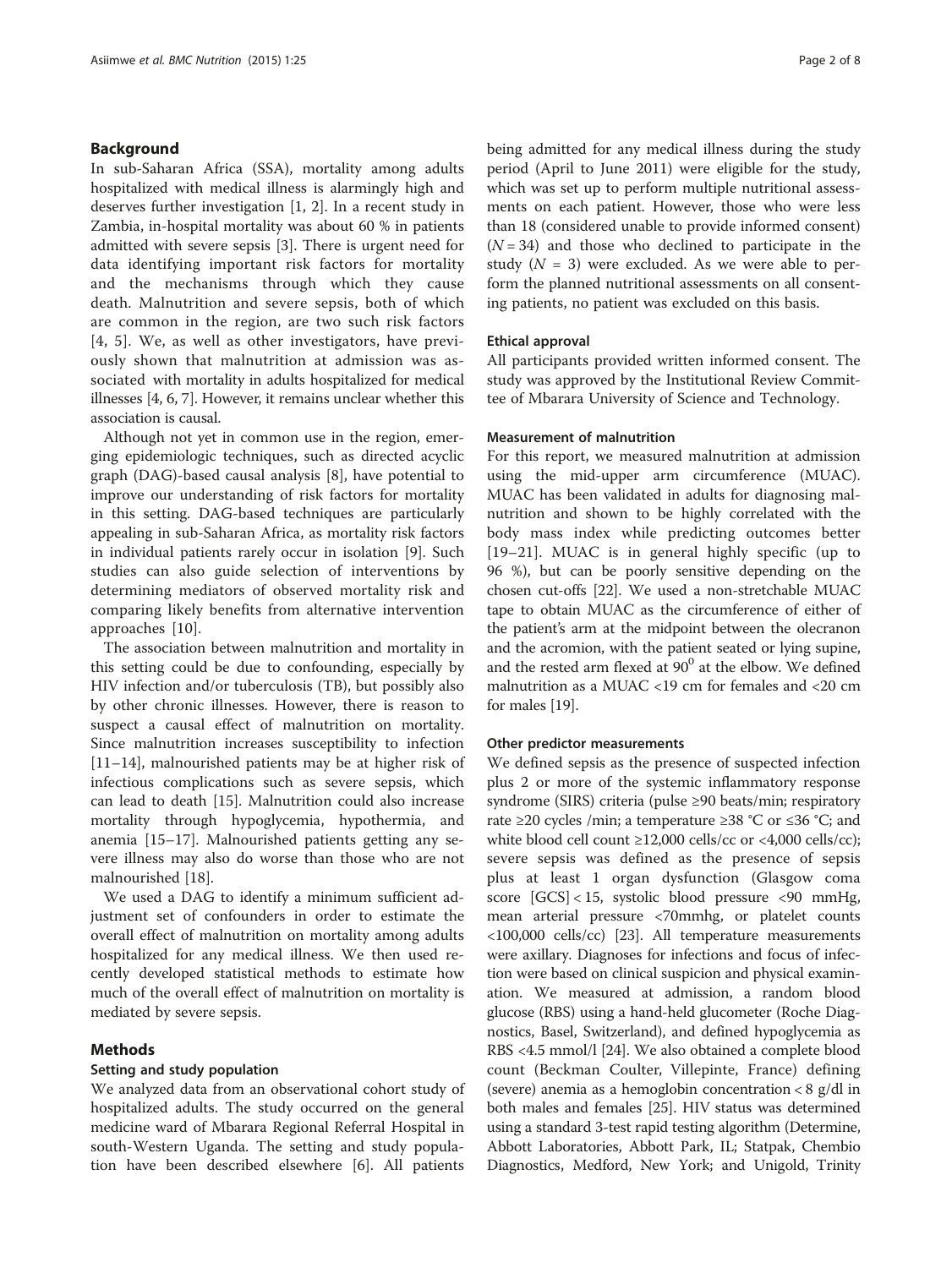<span id="page-2-0"></span>Biotech, Bray, Ireland), and tuberculosis was defined as sputum smear positive pulmonary tuberculosis, or microscopically confirmed extra-pulmonary tuberculosis, or sputum smear negative tuberculosis as diagnosed through a consensus of at least two physicians [[26](#page-6-0)]. All laboratory tests were performed at the Mbarara University Clinical Research Laboratory which participates in external quality assurance by the National Health Laboratory Service (Johannesburg, South Africa).

## Severity of underlying illness

We measured severity of underlying illness using the Modified Early Warning Score (MEWS) which incorporates blood pressure, pulse, temperature, respiratory rate, and the neurological status at admission and strongly predicts mortality in hospitalized adults [[27\]](#page-7-0). MEWS gives: 3 points for each of systolic blood pressure <70 mmhg, pulse rate ≥130 beats/min, respiratory rate ≥ 30 cycles/min, and GCS score ≤8; 2 points for each of SBP 70–80 or ≥200, pulse 111–129, respiratory rate <9 or 21– 29, temperature <35 or ≥38.5 Celsius, and GCS 9–13; and a point each for SBP 80–100, pulse 40–50 or 101–110, respiratory rate 16–20, and GCS score of 14. The accrued total score can be incorporated into analyses, usually as a categorical variable [[28](#page-7-0)].

## Outcome

The outcome was 30-day mortality. All patients were followed in hospital to death or discharge, and after discharge, they were further followed using mobile telephone calls and out-patient clinic appointments to determine 30-day vital status.

## Data analysis

We tested the association between malnutrition and patient characteristics at admission using chi-squared or Mann–Whitney-U tests as appropriate.

For the causal analysis, we identified confounders of the relationships between malnutrition, severe sepsis, and 30-day mortality using a directed acyclic graph (DAG) [\[8](#page-6-0)] (Fig. 1). In order to build the final DAG and the final adjusted model, we started by drawing a large conceptual framework including all variables that we considered to be associated with malnutrition, severe

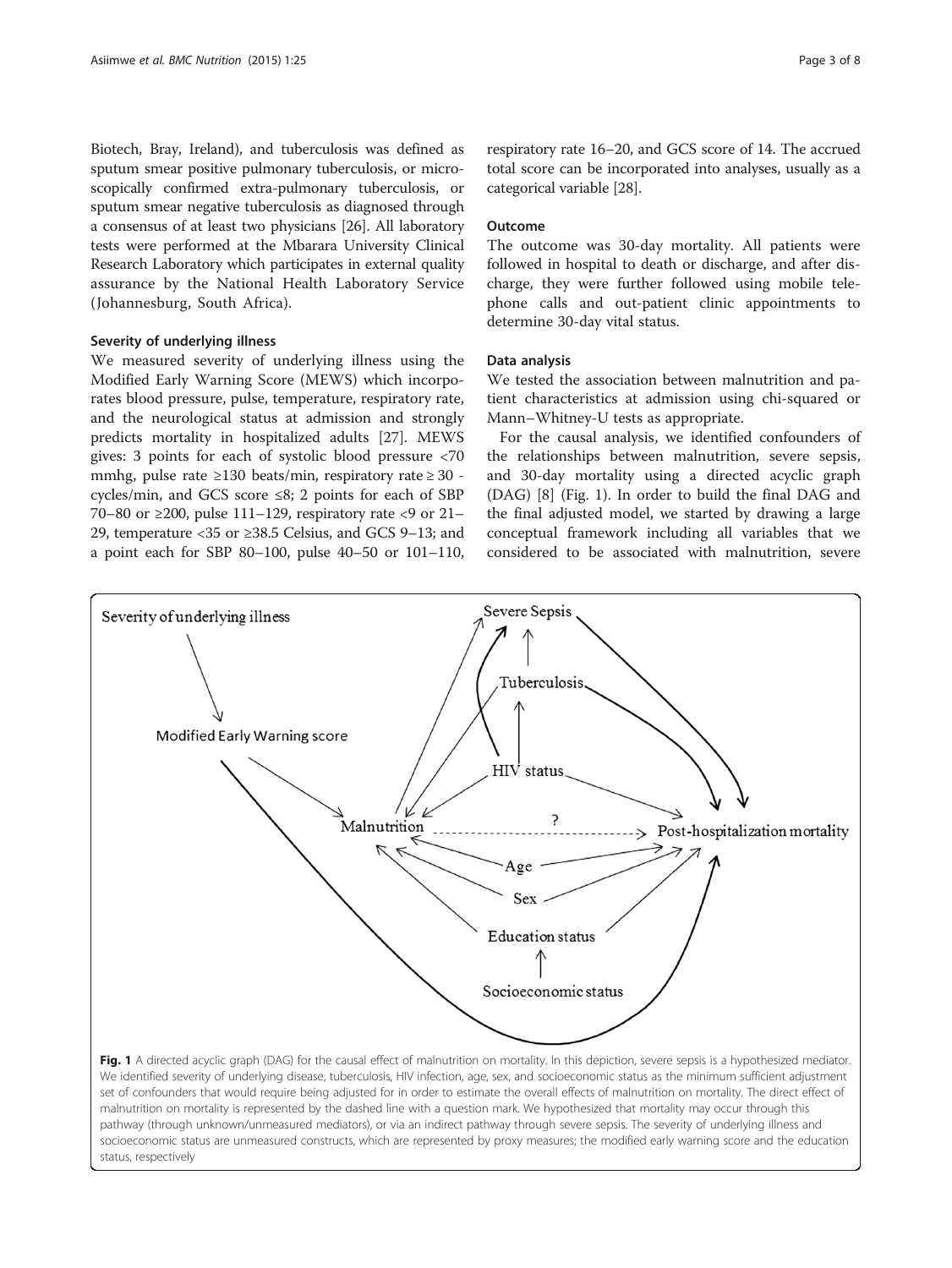sepsis, and mortality, along with the directions of hypothesized relationships. From the large conceptual framework, we selected the final adjustment variables (shown in the DAG) based on their ability to qualify as confounders of the relationships between malnutrition, severe sepsis, and mortality. Variables which in the larger framework appeared to be ancestors of malnutrition (e.g., food intake) or of severe sepsis (e.g., sepsis) but with no hypothesized independent link to mortality, as well as variables which appeared to be mediators of the association of malnutrition with mortality (e.g., anemia, with the exception of severe sepsis which was the mediator of interest), were eliminated from the final DAG (Fig. [1](#page-2-0)) and were not included in the adjusted analysis. As severity of underlying illness and socio-economic status are unmeasured, we used the MEWS as a proxy for severity of underlying illness, and education status as a proxy for socioeconomic status.

We first used a logistic regression model adjusting for the confounders to estimate the overall causal odds-ratio for the effect of malnutrition on mortality. We then used the medeff package in Stata (Stata Corp, College Station Texas) to estimate the indirect effect of malnutrition mediated through severe sepsis as well as its direct effect via other pathways [[29, 30](#page-7-0)]. In contrast to conventional logistic regression, this analysis summarizes effects as causal risk differences, with the interpretation of those differences being similar to the classical interpretation of risk comparisons on the additive scale [[10,](#page-6-0) [31](#page-7-0)]. The medeff package uses repeated simulation of unobserved counterfactual values of the mediator and outcome to obtain point estimates and confidence intervals for the mediation effect, and is thus similar to some forms of bootstrapping. As required for the validity of mediation analyses, we adjusted for confounders of the effects of both malnutrition and severe sepsis on mortality, as identified in the DAG [[32\]](#page-7-0). In addition, we tested for an interaction between malnutrition and severe sepsis, which is also recommended for mediation analyses [\[33](#page-7-0)]. On the hypothesis that relatively mild cases of sepsis are less likely to result in death in hospital settings [[1\]](#page-6-0), we focused on mediation of the effects of malnutrition by severe sepsis rather than any sepsis. In assessing possible positivity violations [\[33](#page-7-0)], we checked overlap of each covariate as well as propensity scores for malnutrition in the malnourished and normally nourished groups.

After missing data were obtained from source documents, some patients still had missing values on suspected tuberculosis (12) fewer on GCS (12), random blood glucose (26), hemoglobin (11), white cell counts (12) and platelet counts (12). Also, 20 patients who had been discharged alive from hospital were lost to followup before 30 days. In the primary analysis, after summarizing patient characteristics by nutritional status

(Table [1](#page-4-0)), we multiply-imputed missing predictor values; we run 40 repetitions and used predictive mean matching to impute numeric variables since they had skewed distributions. We then run the analyses on the 40 post-MI datasets while averaging the results [\[34](#page-7-0)]. In the primary analysis, we assumed all losses to follow up to be still alive at 30 days; to assess the sensitivity of our estimate of the overall effect of malnutrition on mortality to the losses to follow-up, we repeated the analysis after further imputing the missing outcomes [[35](#page-7-0), [36](#page-7-0)]. All analyses were performed in Stata 13.

## Results

## Population characteristics

We analyzed data from 318 patients. Their general characteristics have been described elsewhere [[6\]](#page-6-0). Median age was 37 (interquartile range [IQR] 27 to 56), and 25 % ( $n = 80$ ) were malnourished (by MUAC) at admission. Malnourished patients were more likely to be male (66 % versus 47 %,  $P = 0.003$ ), HIV positive (64 % versus 39 %,  $p < 0.001$ ), and more severely ill at admission (median MEWS 5, IQR 3 to 7 versus 4, IQR 2 to 6,  $P = 0.005$ ) compared to normally nourished patients. Malnourished patients were also more likely to have both any sepsis (66 % versus 39 %,  $p < 0.001$ ) and severe sepsis (51 % versus 20 %, P < 0.001) (Table [1](#page-4-0)).

## Unadjusted associations between selected patient characteristics and mortality

Mortality at 30 days was 53 % in those with malnutrition, and 32 % in those without malnutrition. MEWS  $\geq 6$ (odds ratio [OR] 2.6, 95 % confidence interval [CI]:1.5, 4.6), severe sepsis (OR 2.5, 95 % CI: 1.5, 4.1), and male sex (OR 1.8, 95 % CI: 1.1, 2.8), predicted mortality (Table [2\)](#page-5-0).

## Causal impact of malnutrition on mortality and mediation by severe sepsis

After adjusting for age, sex, education status, HIV status, tuberculosis, and MEWS, patients who were malnourished at admission remained at an estimated 2.1-fold increased odds of death (Adjusted Odds-Ratio [AOR] 2.1, 95 % CI: 1.2, 3.7,  $P = 0.008$ ) within 30 days of admission. This was attenuated in the sensitivity analysis using multiple imputation to account for losses to follow-up (AOR 1.8, 95 % CI: 1.0, 3.1,  $P = 0.048$ ).

Malnourished patients were at increased odds of being severely septic (AOR 3.0, 95 % CI: 1.5, 6.1,  $P = 0.002$ ) at admission. However, the mediation analysis showed that only a small proportion of the overall effect of malnutrition on mortality was mediated by severe sepsis (Table [3](#page-5-0)). Specifically, malnutrition increased the absolute risk of death by an estimated 16.8 percentage points (95 % CI: 4.1, 29.4) overall, but only 1.1 percentage points (95 %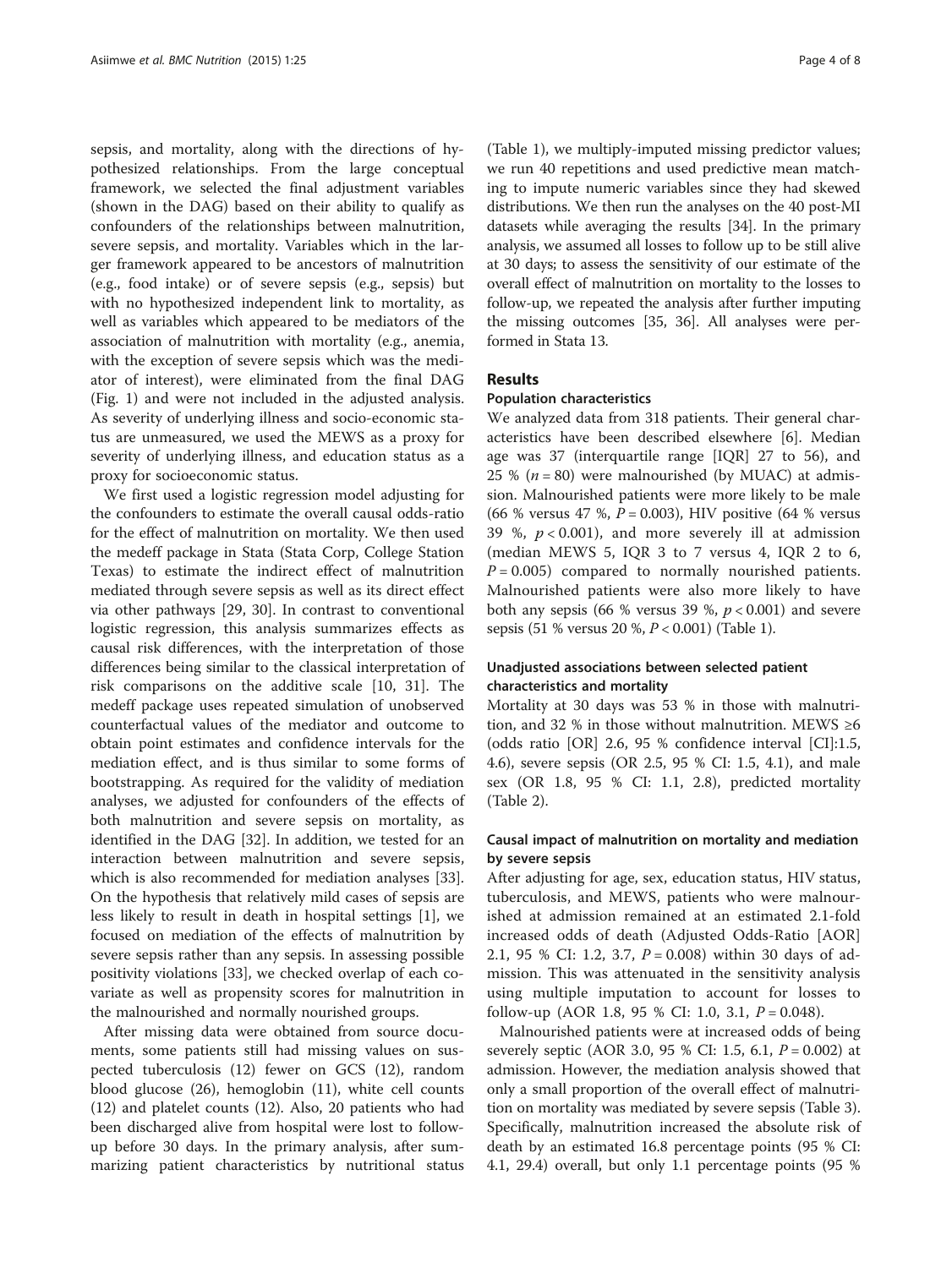| Characteristic                         | Malnutrition <sup>a</sup> present ( $N = 80$ ) | Malnutrition absent ( $N = 238$ ) | $P$ value |
|----------------------------------------|------------------------------------------------|-----------------------------------|-----------|
| Age, median (IQR)                      | 38 (27 to 54) <sup>b</sup>                     | 36 (27 to 56)                     | 0.957     |
| Sex male, n (%)                        | 53 (66)                                        | 112(47)                           | 0.003     |
| Education, n (%)                       |                                                |                                   |           |
| None                                   | 28 (35)                                        | 76 (32)                           | 0.613     |
| Primary                                | 43 (54)                                        | 116 (49)                          | 0.438     |
| Secondary and above                    | 9(11)                                          | 46 (19)                           | 0.098     |
| HIV-infected, n (%)                    | 51 (64)                                        | 93 (39)                           | < 0.001   |
| Confirmed tuberculosis, B (%)          | 3(3.8)                                         | 9(3.8)                            | 0.990     |
| Sepsis, n (%)                          | 53 (66)                                        | 93 (39)                           | < 0.001   |
| Severe sepsis, n (%)                   | 41(51)                                         | 47 (20)                           | < 0.001   |
| Temperature, median (IQR)              | 37.0 (36.4 to 38.4)                            | 37.0 (36.5 to 38.3)               | 0.769     |
| Respiratory rate, median (IQR)         | 26 (22 to 32)                                  | 25 (20 to 30)                     | 0.277     |
| Systolic blood pressure, median (IQR)  | 90 (85 to 100)                                 | 110 (100 to 120)                  | < 0.001   |
| Diastolic blood pressure, median (IQR) | 60 (50 to 67)                                  | 70 (60 to 80)                     | < 0.001   |
| Pulse, median (IQR)                    | 110 (90 to 120)                                | 100 (80 to 116)                   | 0.006     |
| Glasgow coma scale ≤14, n (%)          | 15 (19 %)                                      | 31 (13 %)                         | 0.282     |
| Admission diagnosis, n (%)             |                                                |                                   |           |
| Acute infection                        | 24 (30)                                        | 73 (31)                           | 0.910     |
| Heart disease                          | 5(6.3)                                         | 14(5.9)                           | 0.905     |
| Kidney disease                         | 5(6.3)                                         | 30 (12.6)                         | 0.116     |
| Other diagnosis                        | 52 (65)                                        | 136 (57)                          | 0.216     |
| MEWS, median (IQR)                     | 5(3 to 7)                                      | $4(2 \text{ to } 6)$              | 0.003     |
| Hypoglycemia, n (%)                    | 12(15)                                         | 25 (10.5)                         | 0.342     |
| Anemia, n (%)                          | 35 (44)                                        | 68 (29)                           | 0.019     |
| White cell count, median (IQR)         | 5.4 (3.2 to 6.2)                               | 5.3 (3.1 to 7.2)                  | 0.701     |
| Platelet count, median (IQR)           | 158 (97 to 271)                                | 172 (117 to 220)                  | 0.709     |

<span id="page-4-0"></span>Table 1 Characteristics by Nutritional Status at Admission of 318 Adults Being Hospitalized for any Medical Illness at Mbarara Regional Referral Hospital in Uganda in April to June 2011

<sup>a</sup>Mid-upper arm circumference <19 cm for females and <20 cm for males <sup>b</sup>Median interquartile range unless otherwise specified

CI: −2.1, 4.4) absolute risk difference, was mediated by severe sepsis. In checking the assumptions of this analysis, we did not find evidence for interaction between malnutrition and severe sepsis  $(P = 0.947)$ . Also, repeating the analysis while varying the number of simulations between 100 and 1000 did not lead to appreciable change in the proportion of effects mediated by severe sepsis.

## **Discussion**

The high mortality rates among adults hospitalized for medical illness in SSA deserve concerted effort to identify points where interventions can make a difference. We used a DAG-based approach to investigate whether malnutrition affects mortality in adults hospitalized for medical illness in SSA, independent of HIV infection, tuberculosis, and severity of underlying illness, and whether this effect is mediated by severe sepsis. After

adjustment for these and other confounders as identified in the DAG, we found that malnutrition increased the risk of death within 30 days of admission by 16 percentage points. This translates into needing to treat or prevent malnutrition in 7 patients in order to prevent the death of 1 patient. Although malnourished patients had increased odds of being severely septic, only 9.3 % of the effect of malnutrition on mortality was mediated by severe sepsis. Our findings suggest that interventions to treat or prevent malnutrition in this population may reduce mortality and call for more studies to identify appropriate interventions.

A common definition of malnutrition has two pathophysiologic components: first, a deficiency of energy, protein, and micronutrients; and second, changes in bodily form and function [\[37](#page-7-0), [38](#page-7-0)]. In general, this is where clarity ends [[39](#page-7-0)–[41](#page-7-0)]. Although the changes due to malnourishment are poorly understood, there is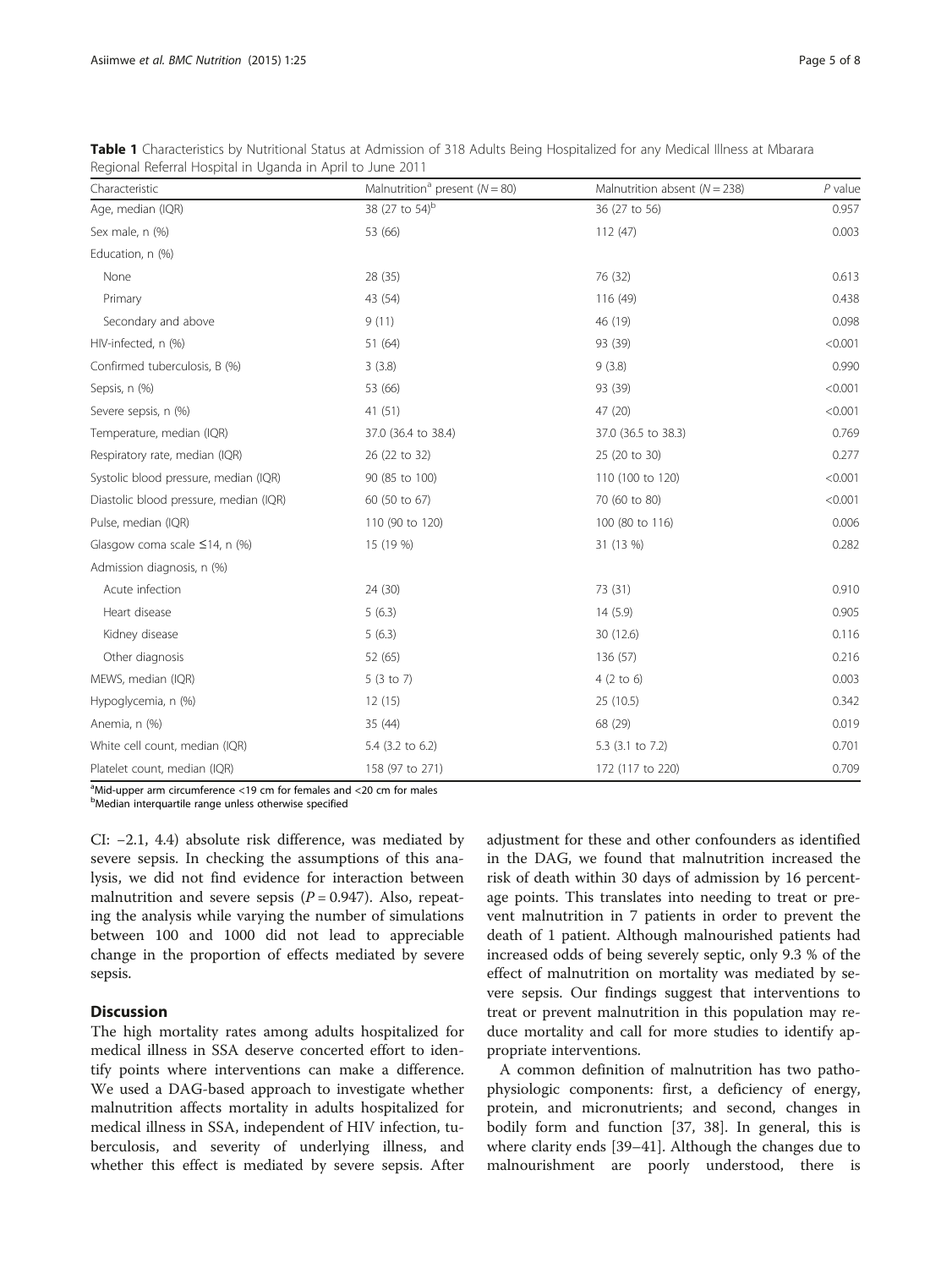<span id="page-5-0"></span>Table 2 Unadjusted associations between selected risk factors and mortality among 318 adults being hospitalized for any medical illness at Mbarara Regional Referral Hospital in Uganda in April to June 2011

| Variable                  | Odds ratio | 95 % CI   | $P$ value |
|---------------------------|------------|-----------|-----------|
| Malnutrition <sup>a</sup> | 2.4        | 1.4, 4.0  | 0.001     |
| <b>MEWS</b>               |            |           |           |
| 6 to 11                   | 2.6        | 1.5, 4.6  | 0.001     |
| 4 to 5                    | 1.4        | 0.80, 2.6 | 0.225     |
| $0$ to $3$                | Reference  |           |           |
| Severe sepsis             | 2.5        | 1.5, 4.1  | 0.001     |
| Hypoglycemia <sup>b</sup> | 1.9        | 0.97, 3.6 | 0.061     |
| Confirmed TB              | 1.8        | 0.55, 5.6 | 0.339     |
| Male sex                  | 1.8        | 1.1, 2.8  | 0.017     |
| Sepsis                    | 1.4        | 0.91, 2.3 | 0.122     |
| HIV infection             | 1.2        | 0.79, 2.0 | 0.348     |
| Anemia <sup>c</sup>       | 0.87       | 0.53, 1.4 | 0.594     |
| Education status          |            |           |           |
| None                      | 0.68       | 0.35, 1.3 | 0.265     |
| Primary                   | 0.72       | 0.39, 1.4 | 0.306     |
| Secondary or more         | Reference  |           |           |
| Aged                      | 1.02       | 0.90, 1.2 | 0.749     |

CI Confidence interval, MEWS Modified early warning score, TB Tuberculosis Mid-upper arm circumference < 20 cm/19 cm for males/females

b Random blood glucose at admission <4.5 mmol/l

<sup>c</sup>Hemoblobin <8 g/dl

<sup>d</sup>Per 10 year increment

consensus that these changes eventually lead to bad clinical outcomes including mortality [[42](#page-7-0), [43](#page-7-0)]. Malnutrition can lead to immune suppression, possibly as a result of micronutrient or protein deficiency, hence increased susceptibility to infection [\[44](#page-7-0), [45](#page-7-0)]. Protein deficiency can also lead directly to organ dysfunction [\[38](#page-7-0), [46](#page-7-0), [47\]](#page-7-0). Reliable data on how and whether these disorders eventually lead to death, especially in adults, remain scanty, but acting via organ injury/dysfunction is plausible [\[48](#page-7-0)].

Potential interventions to reduce mortality from malnutrition include replacement therapy for specific deficiencies [[49\]](#page-7-0), treatment or prevention of infections

Table 3 Estimates of the Effect of Malnutrition on 30-day Mortality and Mediation by Severe Sepsis Among 318 Adults Being Hospitalized for any Medical Illness at Mbarara Regional Referral Hospital in Uganda (April to June 2011)

| Parameter       | Risk difference (%) <sup>a</sup> | $(95 \%$ CI) |
|-----------------|----------------------------------|--------------|
| Total effect    | 16.8                             | 4.1.29.4     |
| Direct effect   | 15.6                             | 2.5, 28.8    |
| Indirect effect | 11                               | $-2.1, 4.4$  |

CI Confidence interval<br><sup>a</sup>Adjusted for HIV status, age, sex, education status, tuberculosis, and the modified early warning score (MEWS) at admission

[[50\]](#page-7-0), treatment or removal of an underlying cause such as tuberculosis, HIV, malignancy, or chronic alcoholism [\[51](#page-7-0)], and correcting other disorders in the patient's physiology or anatomy that may have occurred as a result of malnutrition [\[52](#page-7-0), [53](#page-7-0)]. However, the treatment of adult malnutrition remains challenging, especially in resource-limited settings. In particular, interventions aimed at reducing mortality via direct replacement of presumed deficiencies, have yielded mostly negative results [\[54](#page-7-0)–[56\]](#page-7-0). A recent Cochrane review of up to 14 trials found that in HIV-infected adults, neither supplementary whole food, nor provision of specific supplements such as protein or micronutrients reduced mortality [[54](#page-7-0)]. Possible explanations for lack of effect from such interventions may include the targeting of wrong pathways, or failure to address more immediate causes of death or important co-existing disorders. These failures may also suggest that prevention of malnutrition might be a more effective approach than its treatment.

Although we did not find evidence of substantial mediation by severe sepsis of the effect of malnutrition on mortality in the present study, our results suggest that sepsis and severe sepsis are more common in malnourished patients. Future studies should continue to investigate this association. Future studies of malnutrition-related mortality can also investigate the mediating role of other variables such as multiple organ failure, hypoglycemia, and hypothermia, which may result from malnutrition [[15](#page-6-0)] and have been associated with mortality [\[57\]](#page-7-0). Studies can also assess whether damage to tissues from malnutrition [\[48\]](#page-7-0) may require independent interventions. Such studies have potential to identify supportive treatments that might yield survival benefit to patients with malnutrition.

Our study has some limitations. We were unable to establish 30-day vital status for 7.8 % of normally nourished patients and 2.5 % of malnourished patients. However, our sensitivity analysis using multiple imputations of the missing outcomes did not qualitatively alter our overall conclusions. Measurement of malnutrition is also complicated by absence of a gold standard and imperfect diagnostics. However, as MUAC has high specificity, its low sensitivity was expected to introduce minimal bias, given that measurement bias in a cohort study mostly depends on specificity [\[58](#page-7-0)]. Residual confounding of the effects of both malnutrition and severe sepsis may also arise from imperfect measurement of severity of underlying illness and tuberculosis. Also, diagnoses of infections, as well as focus of infection, were based on clinical suspicion and physical examination as confirmation of such diagnoses by laboratory or radiological means was not always possible due to resourcelimitations in this setting. However, all clinical diagnoses were confirmed by more than one clinician, which may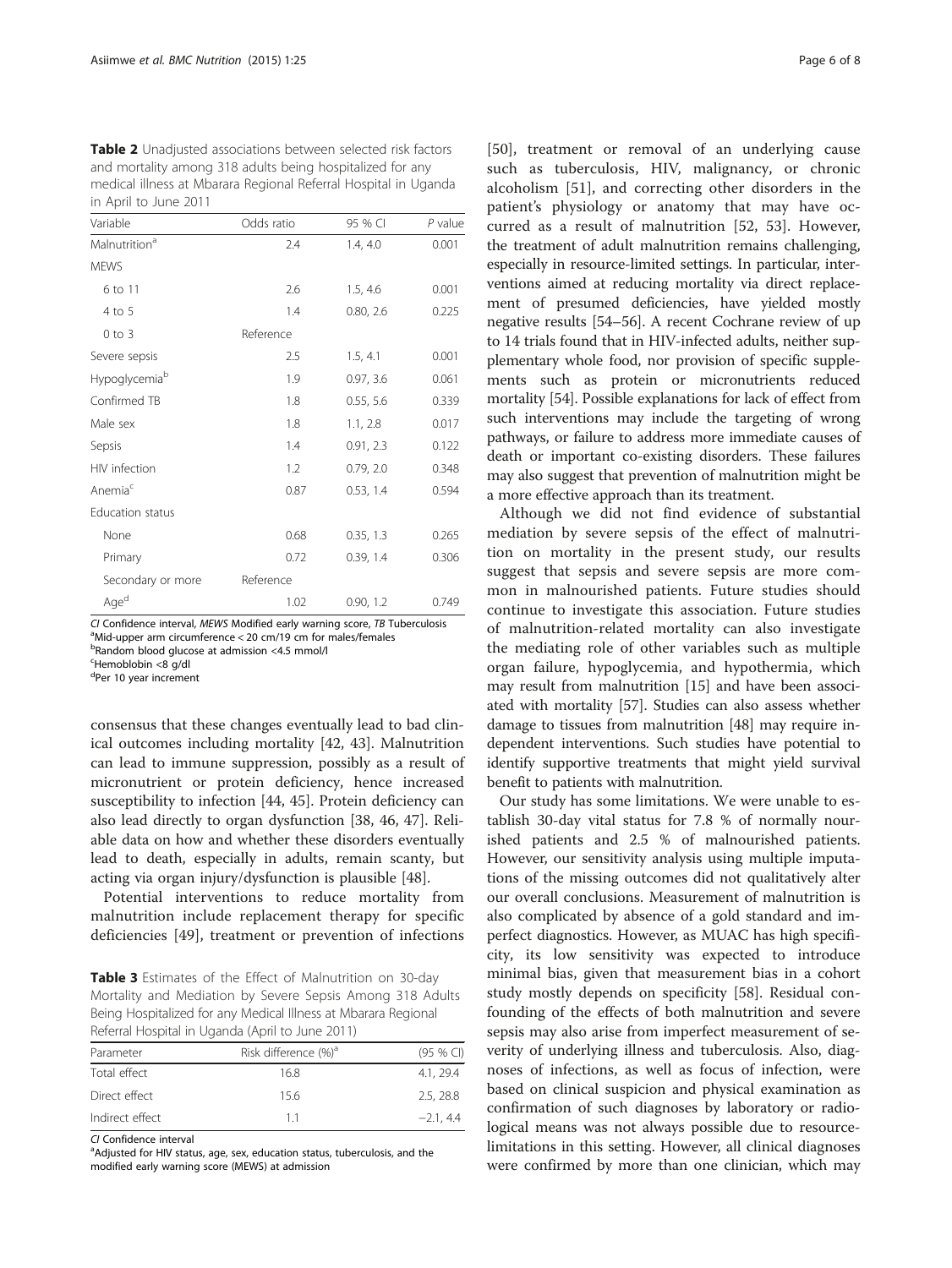<span id="page-6-0"></span>increase their accuracy. Finally, we were unable to assess the association between malnutrition and mortality in further detail among patients with HIV infection due to sample size limitations. In particular, it would be important to assess whether among HIV-infected patients malnutrition remains associated with mortality even after adjusting for level of immunosuppression or whether this association varies by level of immunosuppression (for example, as measured by the CD4+ T-cell count). Future studies focusing on these questions are recommended.

## Conclusions

In conclusion, malnutrition increased mortality in predominantly young and middle aged adults hospitalized for medical illness in sub-Saharan Africa. Interventions to treat or prevent malnutrition in this population may therefore reduce mortality. Although severe sepsis only very weakly mediated the effect of malnutrition on mortality, our results add substantially to the hypothesis that malnourished patients are more likely to have severe sepsis. We recommend future studies to further explore these pathways in order to guide effective interventions against mortality.

#### Abbreviations

AOR: Adjusted odds ratio; CI: Confidence interval; DAG: Directed acyclic graph; GCS: Glasgow coma score; IQR: Interquartile range; MEWS: Modified early warning score; MUAC: Mid-upper arm circumference; SSA: Sub-Saharan Africa; TB: Tuberculosis.

#### Competing interests

The authors have no conflicts of interest to declare.

#### Authors' contributions

SBA, conceptualized the study, prepared and analyzed the data, wrote and edited the manuscript. AA conceptualized the study, wrote and edited the manuscript. EV conceptualized the study, prepared and analyzed the data, and wrote and edited the manuscript. EV also provided mentorship to SBA on statistical methods related to this analysis. CM conceptualized the study, and wrote and edited the manuscript. All authors provided important feedback on the manuscript and approved its final version.

#### Acknowledgement

The primary study via which these data were collected was conducted with support from the University of Virginia, Charlottesville, Center for Global Health – Pfizer Initiative in International Health.

#### Author details

<sup>1</sup>Department of Medicine, Mbarara Regional Referral Hospital, P.O Box, 40, Mbarara, Uganda. <sup>2</sup>Department of Medicine, Mbarara University of Science and Technology, Mbarara, Uganda. <sup>3</sup>Department of Epidemiology and Biostatistics, University of California, San Francisco, CA, USA.

#### Received: 10 November 2014 Accepted: 8 October 2015 Published online: 10 December 2015

#### References

- Ssekitoleko R, Pinkerton R, Muhindo R, Bhagani S, Moore CC. Aggregate evaluable organ dysfunction predicts in-hospital mortality from sepsis in Uganda. Am J Trop Med Hyg. 2011;85(4):697–702.
- Asiimwe SB, Okello S, Moore CC. Frequency of vital signs monitoring and its association with mortality among adults with severe sepsis admitted to a general medical ward in Uganda. PLoS One. 2014;9(2):e89879.
- 3. Andrews B, Muchemwa L, Kelly P, Lakhi S, Heimburger DC, Bernard GR.
- Simplified severe sepsis protocol: a randomized controlled trial of modified early goal-directed therapy in Zambia. Crit Care Med. 2014;42(11):2315–24. 4. Niyongabo T, Henzel D, Ndayishimyie JM, Melchior JC, Ndayiragije A,
- Ndihokubwayo JB, et al. Nutritional status of adult inpatients in Bujumbura, Burundi (impact of HIV infection). Eur J Clin Nutr. 1999;53(7):579–82.
- 5. Jacob ST, Moore CC, Banura P, Pinkerton R, Meya D, Opendi P, et al. Severe sepsis in two Ugandan hospitals: a prospective observational study of management and outcomes in a predominantly HIV-1 infected population. PLoS One. 2009;4(11):e7782.
- 6. Asiimwe SB, Muzoora C, Wilson LA, Moore CC. Bedside measures of malnutrition and association with mortality in hospitalized adults. Clin Nutr. 2015;34(2):252–6.
- 7. Melchior JC, Niyongabo T, Henzel D, Durack-Bown I, Henri SC, Boulier A. Malnutrition and wasting, immunodepression, and chronic inflammation as independent predictors of survival in HIV-infected patients. Nutrition. 1999;15(11–12):865–9.
- 8. Shrier I, Platt RW. Reducing bias through directed acyclic graphs. BMC Med Res Methodol. 2008;8:70.
- 9. Nyamogoba HD, Mbuthia G, Mining S, Kikuvi G, Biegon R, Mpoke S, et al. HIV co-infection with tuberculous and non-tuberculous mycobacteria in western Kenya: challenges in the diagnosis and management. Afr Health Sci. 2012;12(3):305–11.
- 10. VanderWeele TJ. Causal mediation analysis with survival data. Epidemiology. 2011;22(4):582–5.
- 11. Felblinger DM. Malnutrition, infection, and sepsis in acute and chronic illness. Crit Care Nurs Clin North Am. 2003;15(1):71–8.
- 12. Katona P, Katona-Apte J. The interaction between nutrition and infection. Clin Infect Dis. 2008;46(10):1582–8.
- 13. Kahigwa E, Schellenberg D, Sanz S, Aponte JJ, Wigayi J, Mshinda H, et al. Risk factors for presentation to hospital with severe anaemia in Tanzanian children: a case–control study. Trop Med Int Health. 2002;7(10):823–30.
- 14. Schneider SM, Veyres P, Pivot X, Soummer AM, Jambou P, Filippi J, et al. Malnutrition is an independent factor associated with nosocomial infections. Br J Nutr. 2004;92(1):105–11.
- 15. Kerpel-Fronius E. The main causes of death in malnutrition. Acta Paediatr Hung. 1984;25(1–2):127–30.
- 16. Roy SK, Buis M, Weersma R, Khatun W, Chowdhury S, Begum A, et al. Risk factors of mortality in severely-malnourished children hospitalized with diarrhoea. J Health Popul Nutr. 2011;29(3):229–35.
- 17. Fondu P, Hariga-Muller C, Mozes N, Neve J, Van Steirteghem A, Mandelbaum IM. Protein-energy malnutrition and anemia in Kivu. Am J Clin Nutr. 1978;31(1):46–56.
- 18. Hicks RM, Padayatchi N, Shah NS, Wolf A, Werner L, Sunkari VB, et al. Malnutrition associated with unfavorable outcome and death among South African MDR-TB and HIV co-infected children. Int J Tuberc Lung Dis. 2014;18(9):1074–83.
- 19. Ferro-Luzzi A, James WP. Adult malnutrition: simple assessment techniques for use in emergencies. Br J Nutr. 1996;75(1):3–10.
- 20. James WP, Mascie-Taylor GC, Norgan NG, Bistrian BR, Shetty PS, Ferro-Luzzi A. The value of arm circumference measurements in assessing chronic energy deficiency in Third World adults. Eur J Clin Nutr. 1994;48(12):883–94.
- 21. Powell-Tuck J, Hennessy EM. A comparison of mid upper arm circumference, body mass index and weight loss as indices of undernutrition in acutely hospitalized patients. Clin Nutr. 2003;22(3):307–12.
- 22. Jeyakumar A, Ghugre P, Swapnil G. Mid-Upper-Arm Circumference (MUAC) as a Simple measure to assess the nutritional status of adolescent girls as compared with BMI. ICAN. 2013;5:22.
- 23. Dellinger RP, Levy MM, Rhodes A, Annane D, Gerlach H, Opal SM, et al. Surviving Sepsis Campaign: international guidelines for management of severe sepsis and septic shock, 2012. Intensive Care Med. 2013;39(2):165–228.
- 24. Bagshaw SM, Bellomo R, Jacka MJ, Egi M, Hart GK, George C, et al. The impact of early hypoglycemia and blood glucose variability on outcome in critical illness. Crit Care. 2009;13(3):R91.
- 25. The World Health Organization. Haemoglobin concentrations for the diagnosis of anaemia and assessment of severity. In: Vitamin and Mineral Nutrition Information System. Geneva: World Health Organization; 2011.
- 26. Koole O, Munthali L, Mhango B, Mpunga J, Glynn JR, Crampin AC. Impact of changing diagnostic criteria for smear-positive tuberculosis: a cohort study in Malawi. Int J Tuberc Lung Dis. 2014;18(7):843–6.